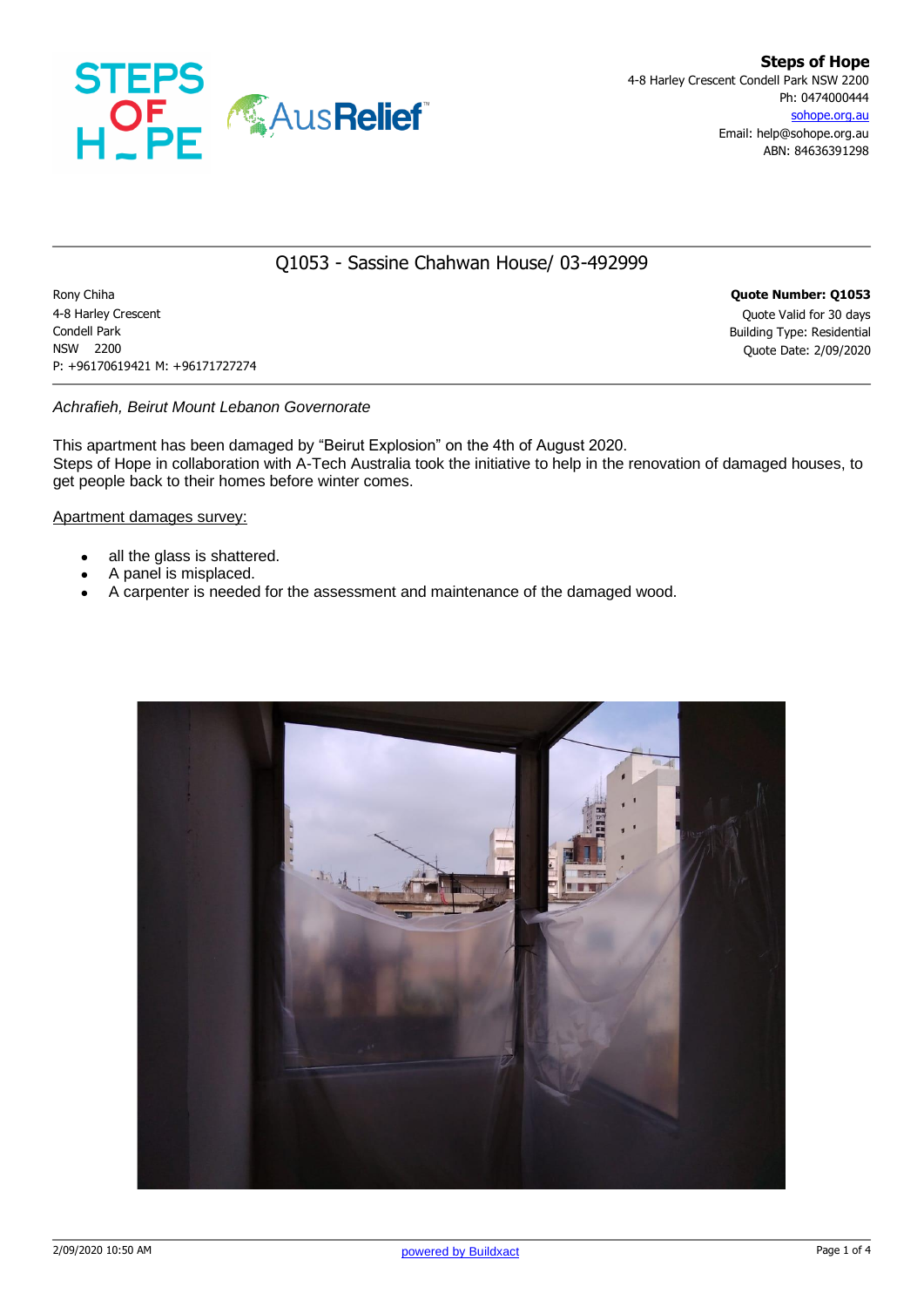

| <b>Description</b> | Dimensions (cm) | Quantity     | <b>Notes</b>                                      |
|--------------------|-----------------|--------------|---------------------------------------------------|
| Glass              | 130.5 x 196     |              | Double glazing                                    |
|                    | 197 x 141.5     |              | + stoned                                          |
|                    | $187$ x $80\,$  |              | Double glazing                                    |
| Monoblock          | 201.5           |              | Aluminum<br>silver.<br>Double glazing.<br>مع حاجب |
|                    | 262.5           |              |                                                   |
| Tube paracrause    |                 | $\mathbf{1}$ |                                                   |
| silver             |                 |              |                                                   |
| Glass              | 82.5 x 187      | $\mathbf{1}$ | Double glazing                                    |
| Window             |                 | $\mathbf{1}$ |                                                   |
| maintenance        |                 |              |                                                   |

P.S. All dimensions are ready for cutting.

ET: 1.5 days. Need a technician + worker.

A carpenter is needed for the wood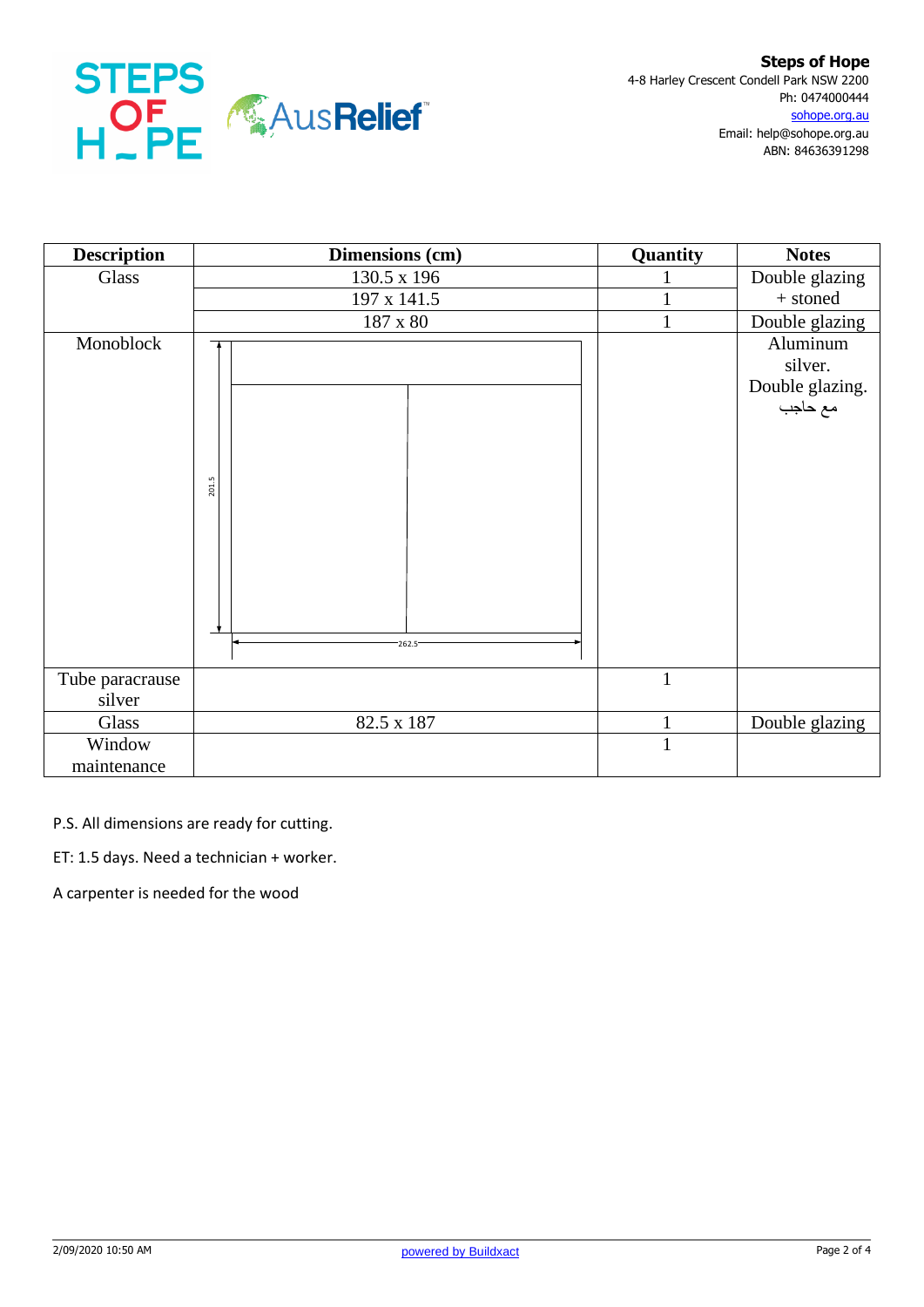

# Q1053 - Sassine Chahwan House/ 03-492999

## **Estimate**

| Customer:                                                                                          |                              |                                                         | <b>Estimate Details:</b>                                      |            |  |  |
|----------------------------------------------------------------------------------------------------|------------------------------|---------------------------------------------------------|---------------------------------------------------------------|------------|--|--|
| Rony Chiha<br>4-8 Harley Crescent<br><b>Condell Park</b><br>2200<br><b>NSW</b><br>Ph: +96170619421 |                              | Net Total:<br>Markup:<br>Tax:<br><b>Estimate Total:</b> | \$2,242.50<br>\$0.00 (0%)<br>\$0.00<br>\$2,242.50             |            |  |  |
| Email: help@sohope.org.au                                                                          |                              |                                                         | <b>Building Type: Residential</b><br>Date Prepared: 2/09/2020 |            |  |  |
| Cost Items                                                                                         |                              |                                                         |                                                               |            |  |  |
| Code                                                                                               | Description                  | Units / UOM                                             | Unit Cost                                                     | Total      |  |  |
| 1<br><b>Materials</b>                                                                              |                              |                                                         |                                                               | \$2,042.50 |  |  |
| 1.1                                                                                                | Aluminium Door Double Glazed | 8.500 m2                                                | \$125.00                                                      | \$1,062.50 |  |  |
|                                                                                                    | Aluminium Door Double Glazed | 8.500 quantity                                          | \$125.00                                                      |            |  |  |
| 1.2                                                                                                | Tube paracrause silver       | 1.000 quantity                                          | \$30.00                                                       | \$30.00    |  |  |
| 1.3                                                                                                | Monoblock                    | 1.000 quantity                                          | \$200.00                                                      | \$200.00   |  |  |
| 1.4                                                                                                | $wood + accessories$         | 1.000 quantity                                          | \$750.00                                                      | \$750.00   |  |  |
| 2<br>Labor                                                                                         |                              |                                                         |                                                               | \$200.00   |  |  |
| 2.1                                                                                                | Professional Installer       | 2.000 Day                                               | \$55.00                                                       | \$110.00   |  |  |
|                                                                                                    | Professional Installer       | 2.000 Day                                               | \$55.00                                                       |            |  |  |
| 2.2                                                                                                | Second Installer             | 2.000 Day                                               | \$25.00                                                       | \$50.00    |  |  |
|                                                                                                    | Second Installer             | 2.000 Day                                               | \$25.00                                                       |            |  |  |
| 2.3                                                                                                | Carpenter                    | 1.000 Day                                               | \$40.00                                                       | \$40.00    |  |  |
|                                                                                                    | Carpenter                    | 1.000 Day                                               | \$40.00                                                       |            |  |  |

Net Total: \$2,242.50

Markup: \$0.00

Tax: \$0.00

### **Estimate Total: \$2,242.50**